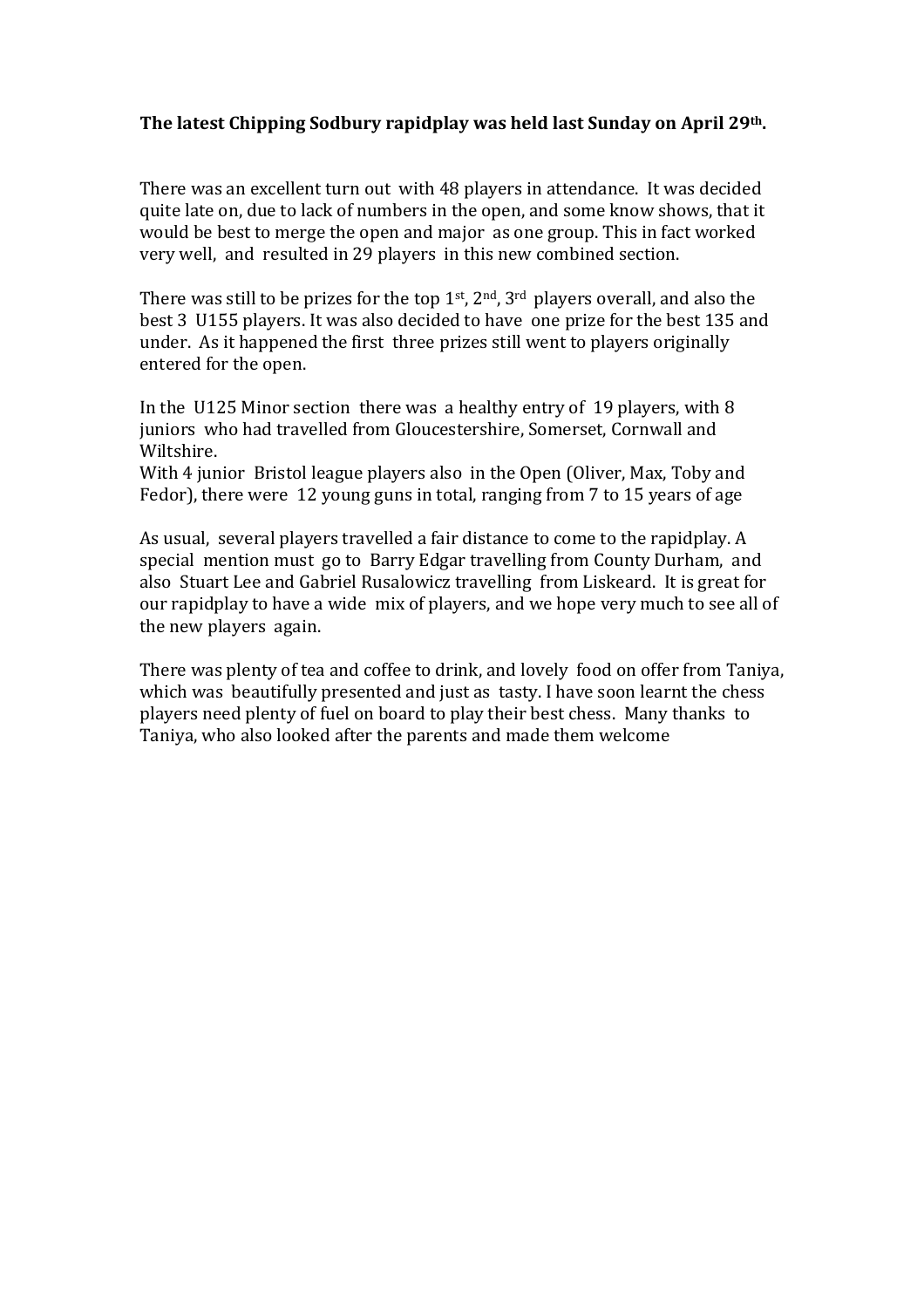## **Open/ Major section**



**Young Guns Oli & Max take on the the two top seeds**

It was rather a hectic start with repairing and having to combine sections with only ten minutes to the scheduled start. Geoff Gammon was our resident Arbiter and as usual handled it all with great aplomb.

There were some excellent match ups at the top, as well as 200's and 130's going head to head. A tough task for the Juniors and lower graded, but a good opportunity to take down a top player. On this occasion it didn't quite happen, but me thinks it will not be too long !

All the games were played with good spirit, but nonetheless extremely competitive, and we wouldn't want it any other way. The final placings were not clear until the end of the sixth round. In fact, not until the last game of the day was finished and drawn between Oliver and Patryk.

In the end there was a three way tie at the top, with Richard Savory, Patryk Kryzanowski and George Miller, all finishing on a fine score of 5/6.

In the U155's 1st place went to Chris Strong on 4/6 (even after losing his first two rounds !). 2nd place, on tiebreak, was shared by Max Walker and Tony Shaw on 4/6

The 135 and under prize was won by Toby Kan on tiebreak, with a very good score (Toby is 11) of 3.5/6.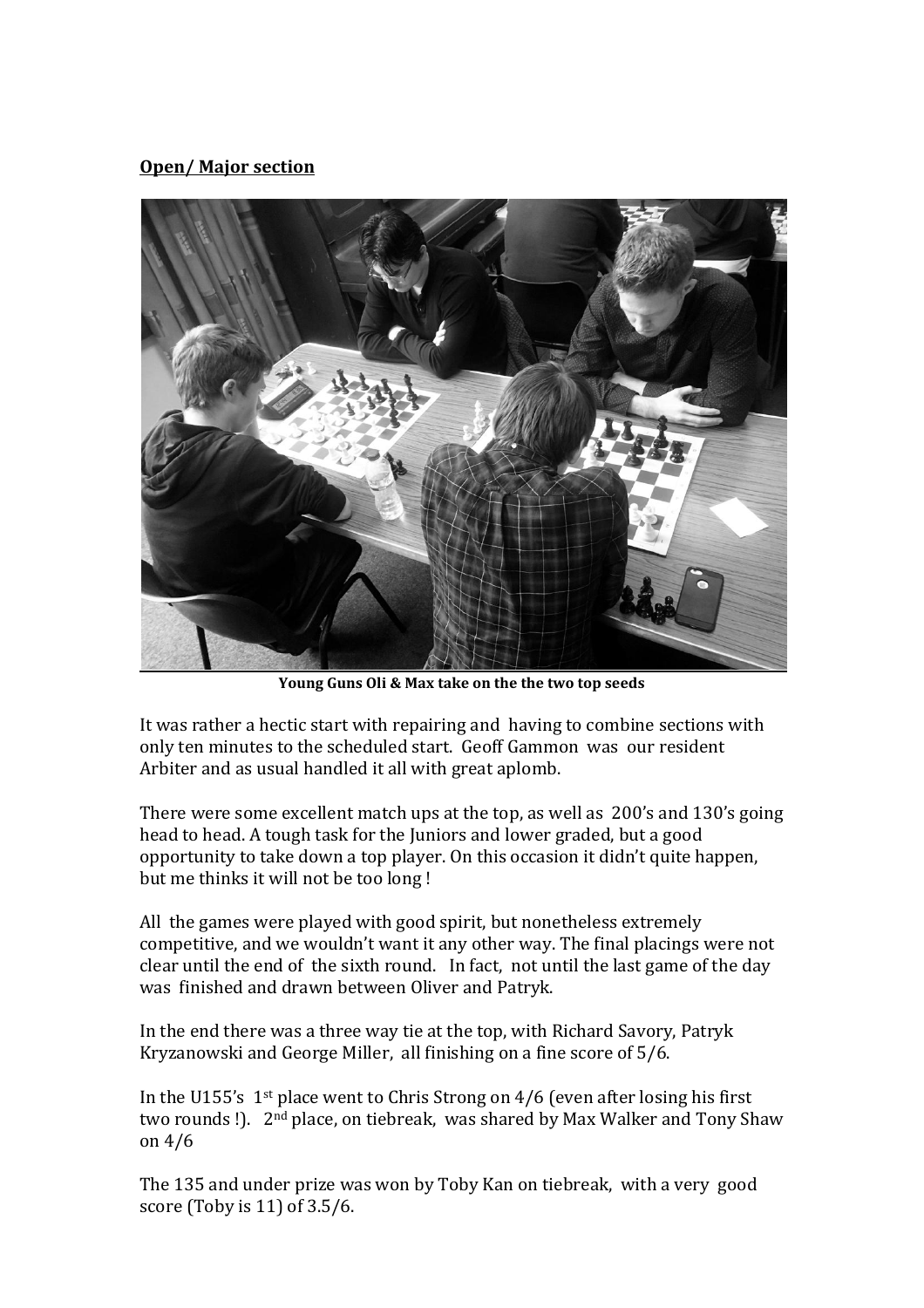## **Minor section**



**Alex Vaughan v Rob Skeen – Rd 6 Minor**



**Mayank Palav V Aron Saunders – Rd 3 Minor**